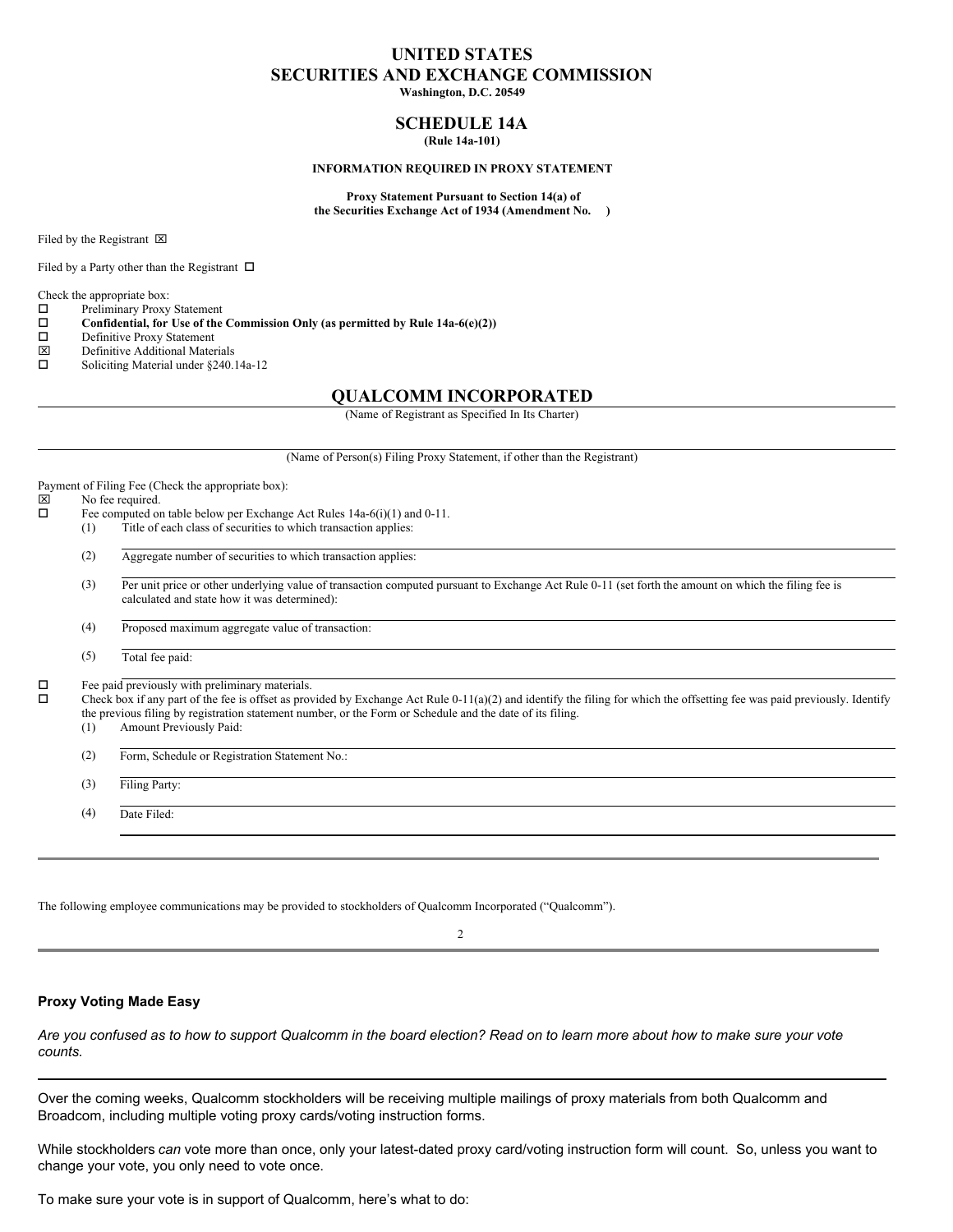- · Sort through the materials to find the **WHITE** proxy cards/voting instruction forms. They will clearly say "**WHITE**" and "**Qualcomm**" on them.
- Vote the **WHITE** proxy cards/voting instruction forms.
- If you hold your shares through more than one account, you will receive a proxy card/voting instruction form for each account. **It is very important that you vote with respect to EACH ACCOUNT you own.**
- · **Discard all the voting material you receive from Broadcom.** Even a protest "Withhold" vote on the Blue Broadcom proxy card/voting instruction form will revoke any previous votes you may have submitted using our **WHITE** proxy card/voting instruction form.

For more information visit the "How to vote" section of the gcomvalue.com microsite.

#### **Additional Information**

#### **Solicitation Phone Calls**

In addition to the proxy mailings, Innisfree, the firm assisting us with the solicitation, is making phone calls to stockholders to help ensure they understand the voting process. As result, employees who are stockholders may receive a call as part of Innisfree's normal solicitation process. Similarly, stockholders may also receive a call from Broadcom's solicitation agency. If you do not receive a phone call or have questions about the process, you can contact Innisfree at: Toll-Free at (877) 456-3442 (from the U.S. and Canada), (412) 232-3651 (from other locations).

Qualcomm Incorporated ("Qualcomm") has filed a definitive proxy statement and WHITE proxy card with the U.S. Securities and Exchange Commission (the "SEC") in connection with its solicitation of proxies for its 2018 Annual Meeting of Stockholders (the "2018 Annual Meeting"). QUALCOMM STOCKHOLDERS ARE STRONGLY ENCOURAGED TO READ THE DEFINITIVE PROXY STATEMENT (AND ANY AMENDMENTS AND SUPPLEMENTS THERETO) AND ACCOMPANYING WHITE PROXY CARD AS THEY CONTAIN IMPORTANT INFORMATION. Stockholders may obtain the proxy statement, any amendments or supplements to the proxy statement and other documents as and when filed by Qualcomm with the SEC without charge from the SEC's website at www.sec.gov.

#### **Certain Information Regarding Participants**

Qualcomm, its directors and certain of its executive officers may be deemed to be participants in connection with the solicitation of proxies from Qualcomm's stockholders in connection with the matters to be considered at the 2018 Annual Meeting. Information regarding the identity of potential participants, and their direct or indirect interests, by security holdings or otherwise, is set forth in the proxy statement and other materials to be filed with the SEC. These documents can be obtained free of charge from the sources indicated above.

#### 3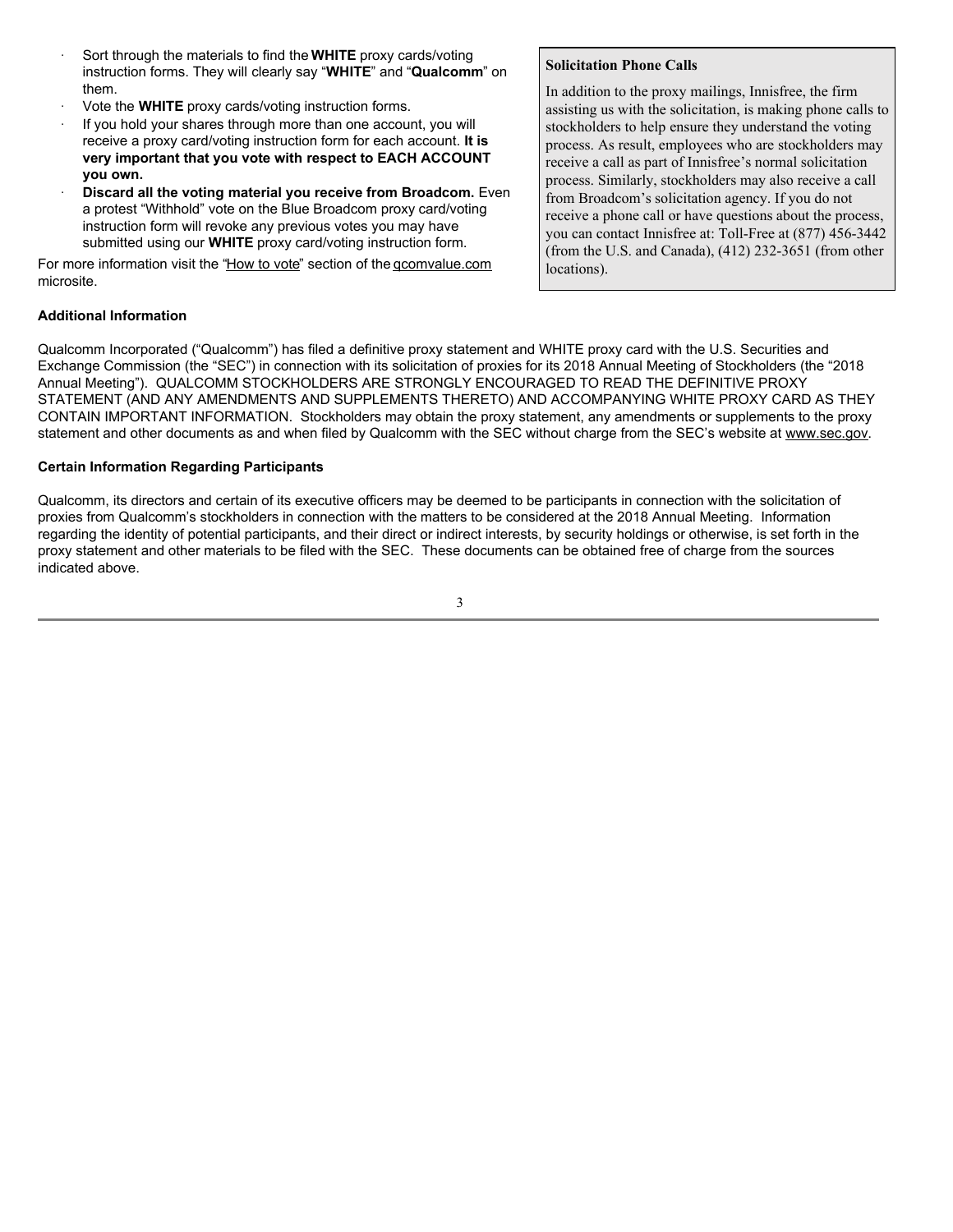# **Proxy Voting<br>Made Easy**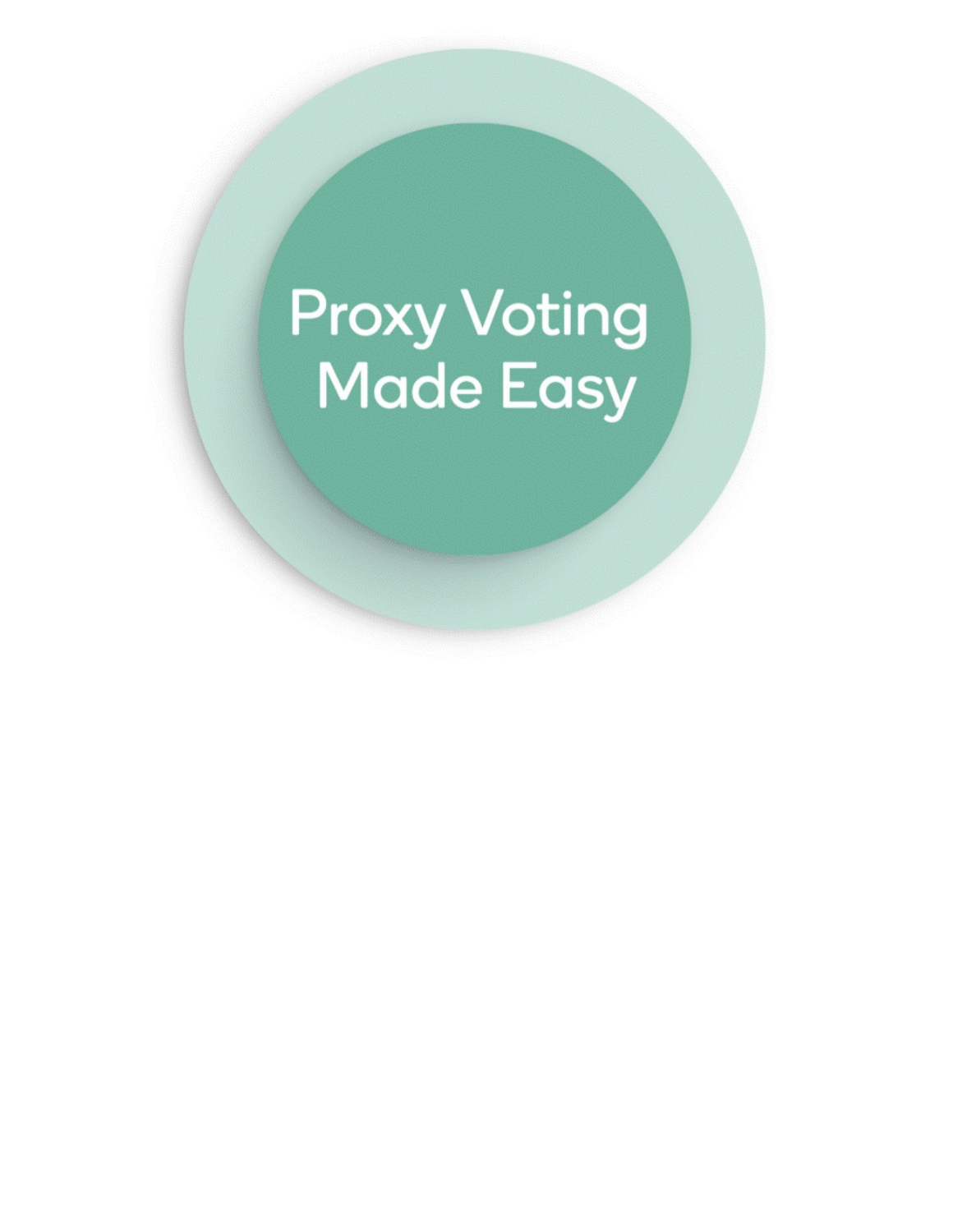

# Vote the WHITE Qualcomm card.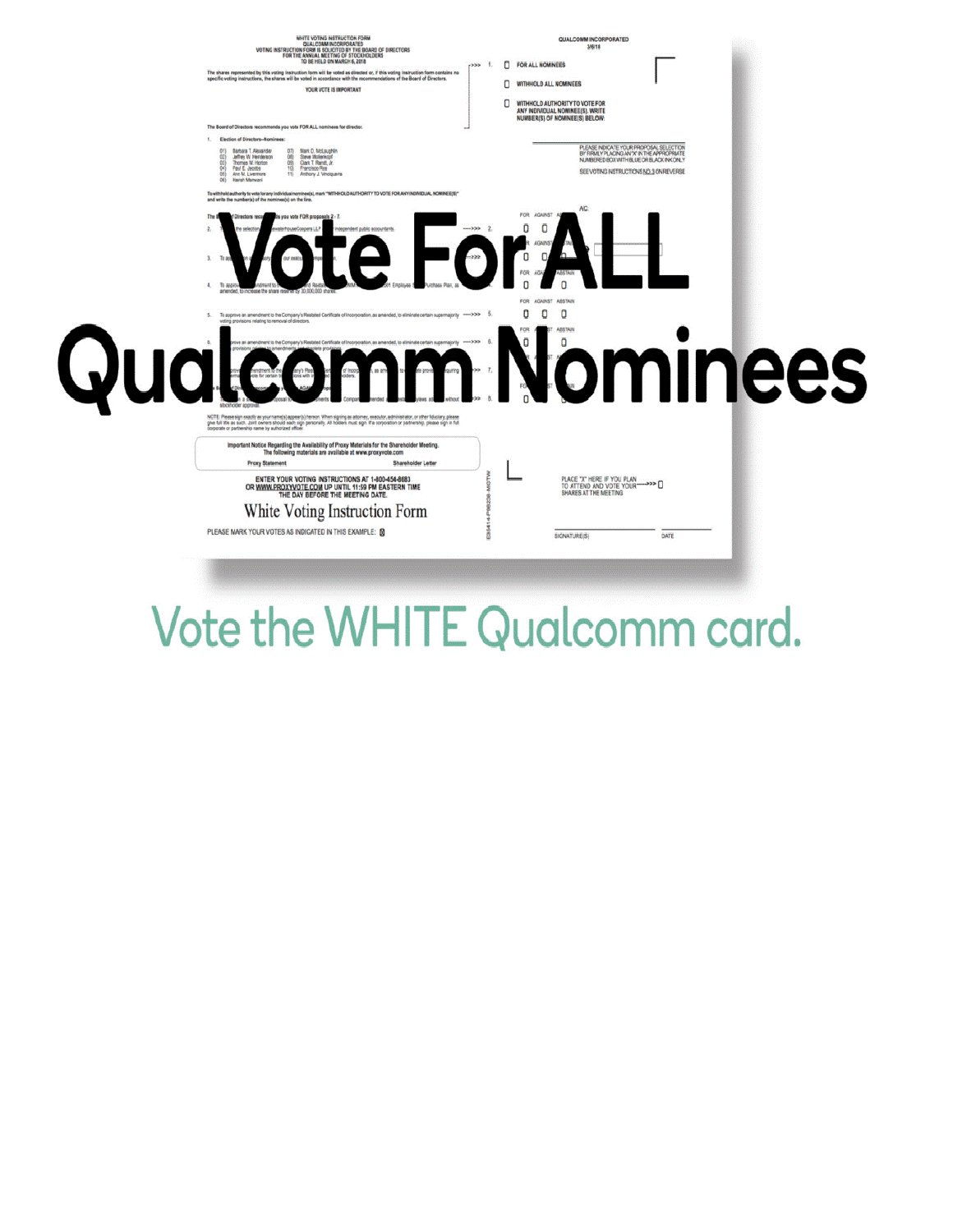#### **QUALCOMM INCORPORATED**  $3/6/18$



PLEASE INDICATE YOUR PROPOSAL SELECTION<br>BY FIRMLY PLACING AN "X" IN THE APPROPRIATE NUMBERED BOX WITH BLUE OR BLACK INK ONLY

SEE VOTING INSTRUCTIONS NO. 3 ON REVERSE

### Vote the WHITE Qualcomm card.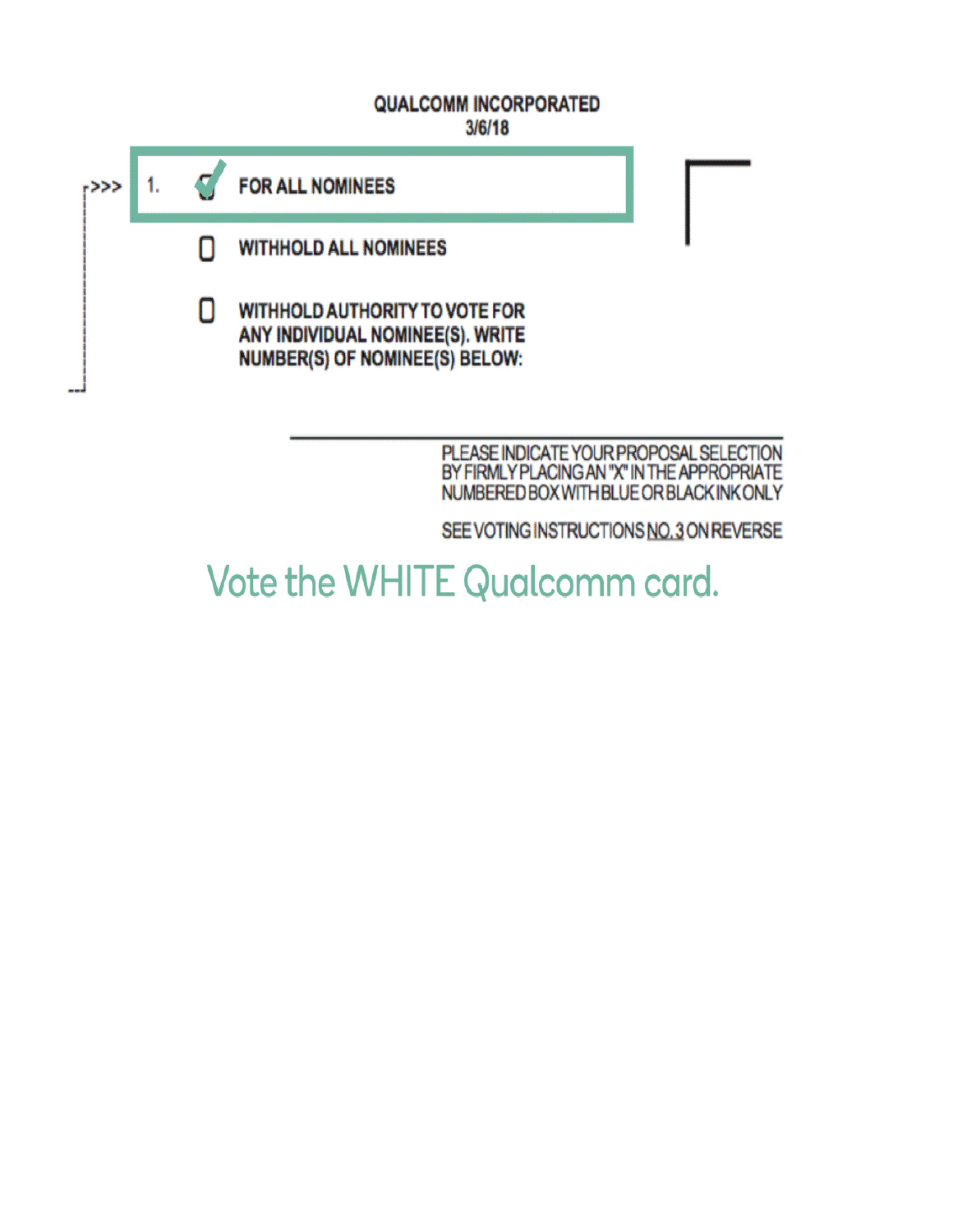

# Discard the Blue Broadcom card.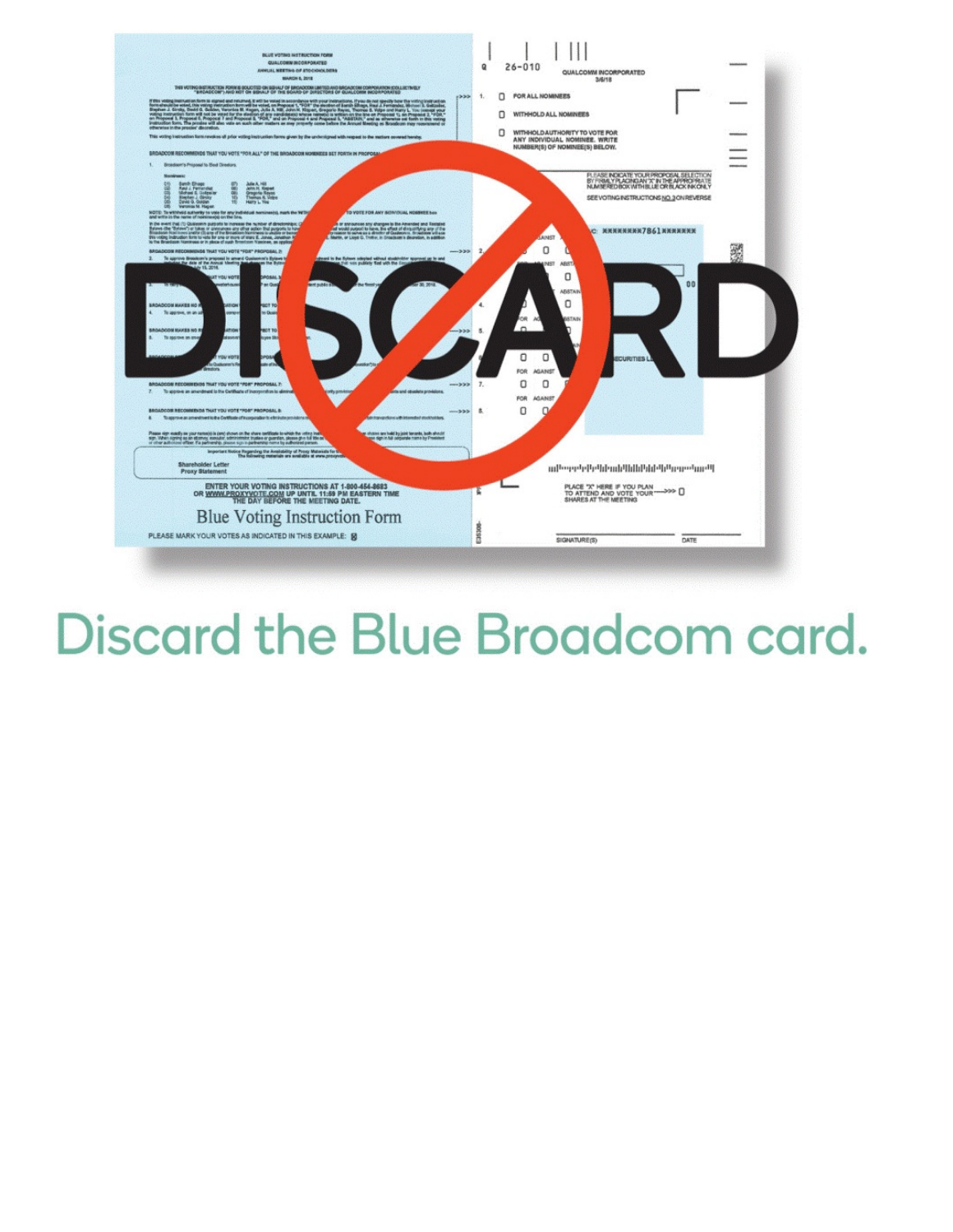

## **Questions?** 877-456-3442 (from the U.S. and Canada) or 412-232-3651 (from other locations)

www.qcomvalue.com/how-to-vote